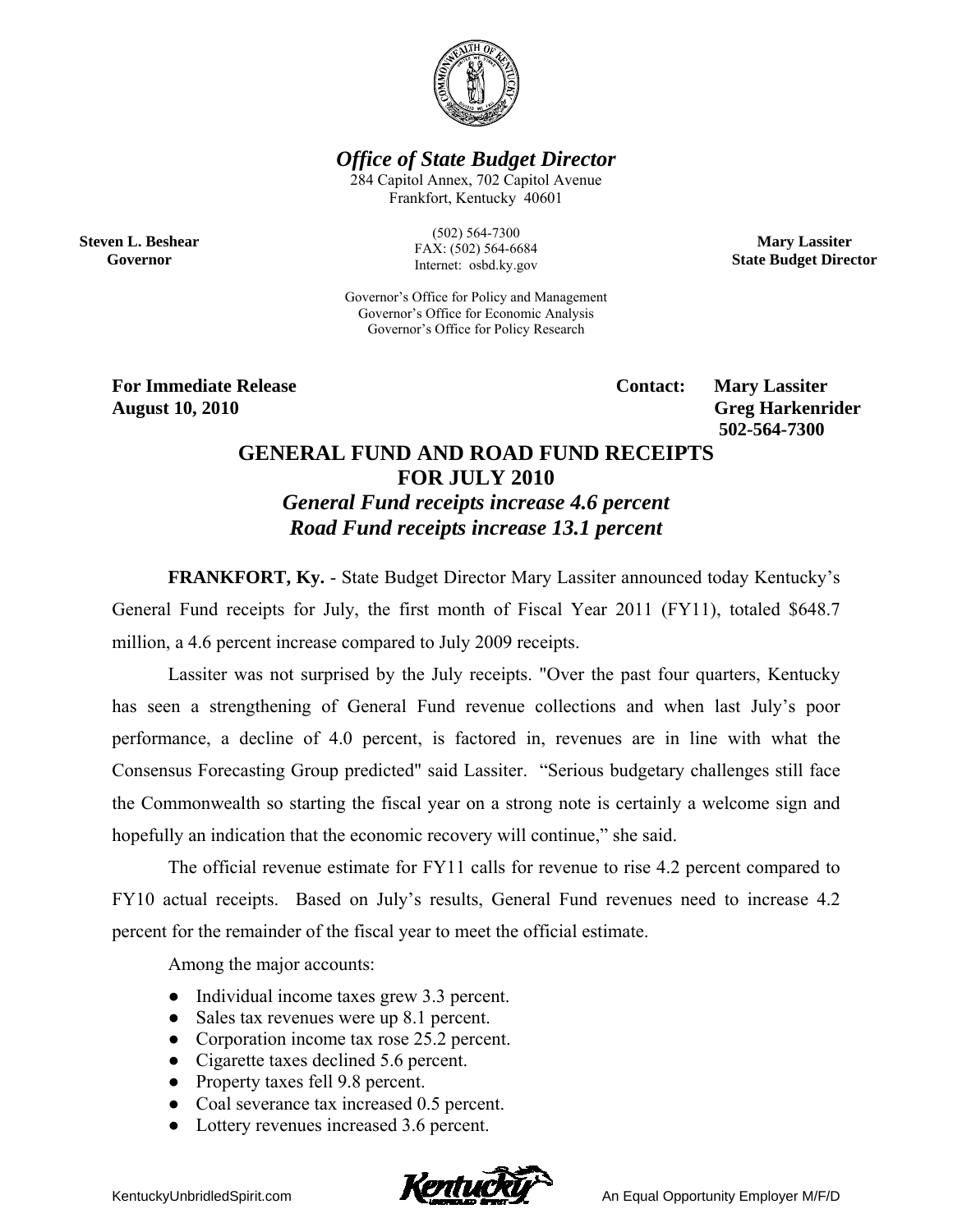Lassiter also announced that Road Fund revenues for July totaled \$102.3 million, an increase of 13.1 percent compared to last July. Lassiter noted that strong motor fuels tax receipts, driven by a statutorily-driven increase in the tax rate, accounted for the majority of the increase in revenue. The official revenue estimate for FY11 calls for revenue to increase 4.9 percent compared to FY10 actual receipts. Based on the first month's receipts, revenues need to increase 4.2 percent for the rest of the fiscal year to meet budgeted levels.

Among the major Road Fund categories:

- Motor fuels tax receipts rose 17.7 percent.
- Motor vehicle usage tax increased 2.3 percent.
- License and privilege taxes were up 4.6 percent.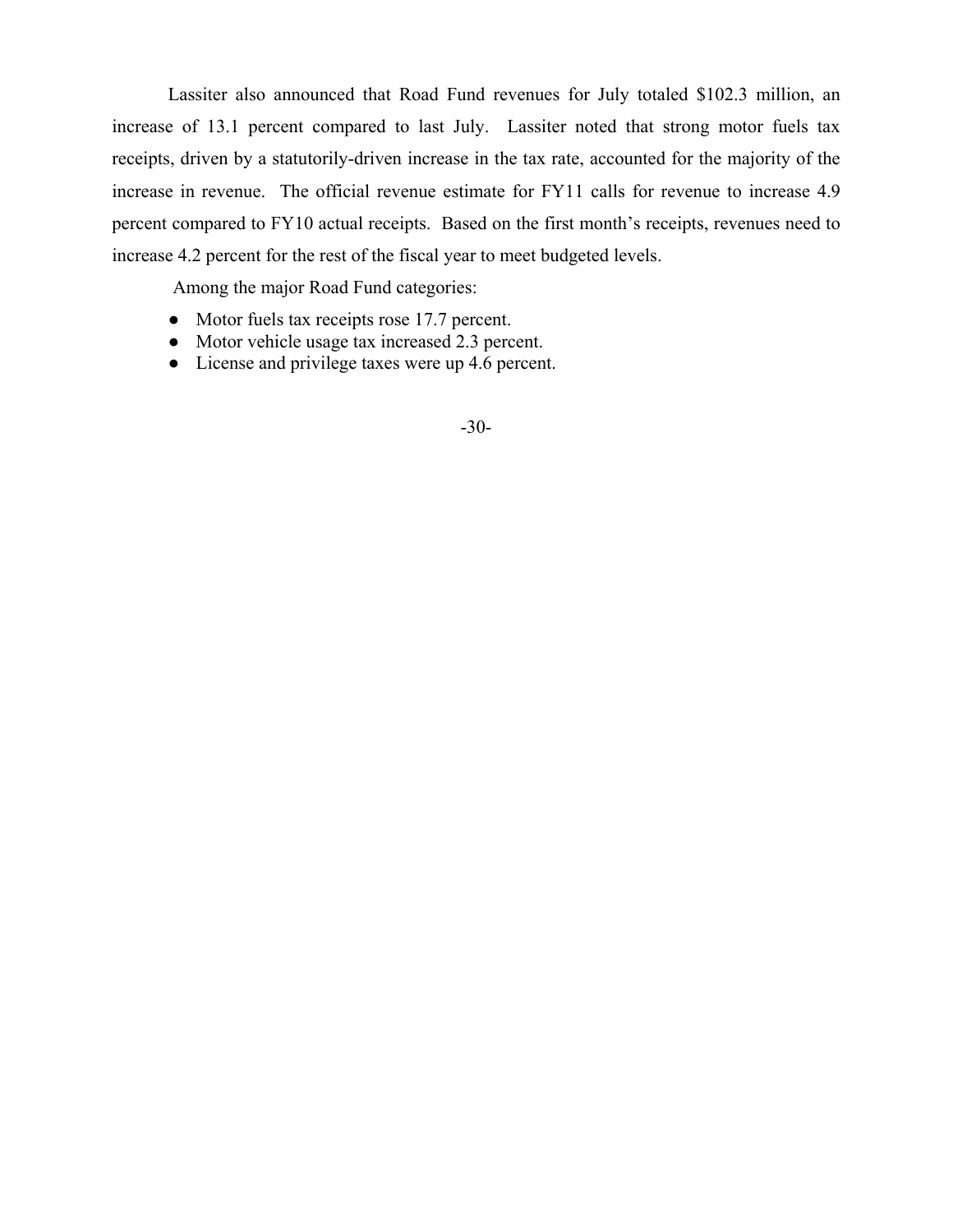## **KENTUCKY STATE GOVERNMENT REVENUE 1. GENERAL FUND REVENUE**

|                                                          |                                | <b>JULY</b>                    |                   |
|----------------------------------------------------------|--------------------------------|--------------------------------|-------------------|
|                                                          | 2010                           | 2009                           | % Change          |
| <b>TOTAL GENERAL FUND</b>                                | \$648,699,194                  | \$620,452,381                  | 4.6%              |
| <b>Tax Receipts</b><br>Sales and Gross Receipts          | \$621,880,542<br>\$306,770,486 | \$595,008,179<br>\$290,042,881 | 4.5%<br>5.8%      |
| <b>Beer Consumption</b>                                  | 589,286                        | 582,244                        | 1.2%              |
| Beer Wholesale                                           | 5,063,502                      | 4,957,425                      | 2.1%              |
| Cigarette                                                | 22,618,746                     | 23,972,661                     | $-5.6%$           |
| <b>Distilled Spirits Case Sales</b>                      | 11,071                         | 10,706                         | 3.4%              |
| <b>Distilled Spirits Consumption</b>                     | 1,103,903                      | 1,070,995                      | 3.1%              |
| <b>Distilled Spirits Wholesale</b>                       | 2,722,482                      | 2,707,261                      | 0.6%              |
| <b>Insurance Premium</b>                                 | 56,229                         | 86,597                         | $-35.1%$          |
| Pari-Mutuel<br>Race Track Admission                      | 1,685,132<br>86,736            | 339,216<br>92,646              | 396.8%<br>$-6.4%$ |
| Sales and Use                                            | 264,252,557                    | 244,418,664                    | 8.1%              |
| Wine Consumption                                         | 207,372                        | 211,437                        | $-1.9%$           |
| Wine Wholesale                                           | 1,032,268                      | 1,021,729                      | 1.0%              |
| <b>Telecommunications Tax</b>                            | 5,473,840                      | 8,701,506                      | $-37.1%$          |
| <b>Other Tobacco Products</b>                            | 1,849,529                      | 1,810,242                      | 2.2%              |
| <b>Floor Stock Tax</b>                                   | 17,834                         | 59,552                         | $-70.1%$          |
| License and Privilege                                    | \$38,415,398                   | \$34,636,054                   | 10.9%             |
| Alc. Bev. License Suspension                             | 14,375                         | 35,350                         | -59.3%            |
| Coal Severance                                           | 23,101,073                     | 22,977,911                     | 0.5%              |
| <b>Corporation License</b>                               | 405,493                        | 1,030,657                      | $-60.7%$          |
| Corporation Organization                                 | 30                             | 76,175                         | $-100.0%$         |
| Occupational Licenses                                    | 19,935                         | 13,586                         | 46.7%             |
| Oil Production                                           | 562,484                        | 616,350                        | $-8.7%$           |
| Race Track License                                       | 105,000                        | 112,500                        | $-6.7%$           |
| <b>Bank Franchise Tax</b>                                | (32, 846)                      | (21, 185)                      | $---$             |
| <b>Driver License Fees</b>                               | 57,122                         | 52,652                         | 8.5%              |
| <b>Minerals Severance</b>                                | 1,385,650                      | 1,294,056                      | 7.1%              |
| Natural Gas Severance                                    | 792,451                        | 1,670,025                      | $-52.5%$          |
| <b>Limited Liability Entity</b>                          | 12,004,630                     | 6,777,978                      | 77.1%             |
| Income                                                   | \$257,885,857                  | \$248,937,542                  | 3.6%              |
| Corporation                                              | 4,571,127                      | 3,649,768                      | 25.2%             |
| Individual                                               | 253,314,730                    | 245, 287, 774                  | 3.3%              |
| Property                                                 | \$14,552,208                   | \$16,135,417                   | $-9.8%$           |
| <b>Building &amp; Loan Association</b>                   | $\overline{0}$                 | 91,207                         | $-100.0\%$        |
| General - Real                                           | (46, 126)                      | 30,194                         |                   |
| General - Tangible                                       | 8,240,172                      | 7,660,890                      | 7.6%              |
| <b>Omitted &amp; Delinquent</b><br><b>Public Service</b> | 5,784,732<br>573,429           | 4,448,950<br>3,904,075         | 30.0%<br>$-85.3%$ |
| Other                                                    | 0                              | 101                            | $-100.0%$         |
|                                                          |                                |                                |                   |
| Inheritance Tax                                          | \$2,419,558                    | \$3,340,979                    | $-27.6%$          |
| Miscellaneous                                            | 1,837,035                      | 1,915,307                      | $-4.1%$           |
| <b>Legal Process</b>                                     | 1,816,288                      | 1,915,307                      | $-5.2%$           |
| T. V. A. In Lieu Payments                                | 0                              | 0                              |                   |
| Other                                                    | 20,747                         | 0                              | $---$             |
| <b>Nontax Receipts</b>                                   | \$26,665,106                   | \$25,193,252                   | 5.8%              |
| <b>Departmental Fees</b>                                 | 2,986,773                      | 3,239,670                      | $-7.8%$           |
| <b>PSC Assessment Fee</b>                                | 8,704,542                      | 5,506,142                      | 58.1%             |
| <b>Fines &amp; Forfeitures</b>                           | 2,249,932                      | 2,954,473                      | $-23.8%$          |
| Interest on Investments                                  | 70,703                         | 62,940                         | 12.3%             |
| Lottery                                                  | 14,500,000                     | 14,000,000                     | 3.6%              |
| Sale of NO <sub>x</sub> Credits                          | 22,513                         | 0                              |                   |
| Miscellaneous                                            | (1,869,355)                    | (569, 973)                     | ---               |
| Redeposit of State Funds                                 | \$153,546                      | \$250,951                      | $-38.8%$          |